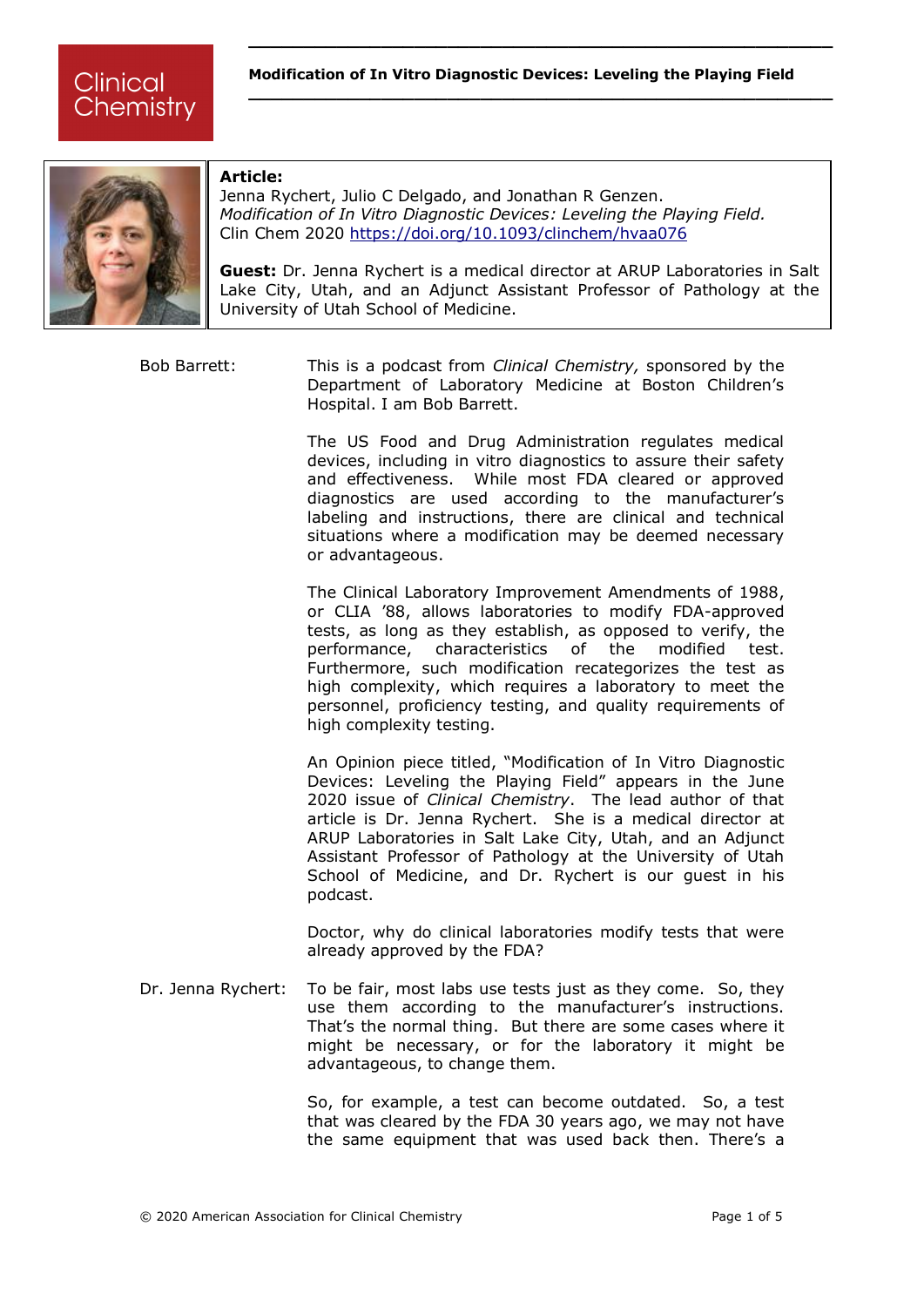**\_\_\_\_\_\_\_\_\_\_\_\_\_\_\_\_\_\_\_\_\_\_\_\_\_\_\_\_\_\_\_\_\_\_\_\_\_\_\_\_\_\_\_\_\_\_\_\_\_\_\_\_\_**

certain kind of testing where we use a microscope and the microscopes that we have these days are much better than they used to be, and that would be considered a modification, even though it's a better thing.

There's workflow and logistics kinds of reasons for changing a test. For example, in the reference lab setting, where we have people sending samples to us, and that takes some time, the manufacturer may not have left us enough room for the stability of the samples. So, the sample might take two days to get here and the manufacturer only made sure that two days was a safe enough time to wait before testing. So, we'll have to do some additional work to make sure that a sample lasts longer than that before tests can occur. So, that would be another reason

Finally, there's, sometimes additional clinical needs. So, for example, a test might become available on a serum or a plasma sample and then, as the test is kind of used out in a hospital or clinic setting, it may become apparent that it's helpful for other sample types, so, other body fluids and things like that and so, that might be another reason why a lab would choose to offer a test that is slightly different than what the manufacturer intended.

- Bob Barrett: Well, what happens when a manufacturer wants to modify their own test that was already FDA-cleared and how does this differ than what happens when a lab modifies the test?
- Dr. Jenna Rychert: So, this is kind of the crux of the issue here. When a manufacturer wants to modify their own test, the FDA provides pretty good guidance to them. They recommend that the manufacturer first perform a risk assessment, and if during that assessment the manufacturer realizes that it's a major change or a significant change, like changing the intended use, for example, then they just would know that they need to submit a new application to the FDA.

Also, modifications that would affect safety, those would also be considered major or significant, and those things, that's pretty easy. If the manufacturer is not sure based on their risk assessment, that's okay because they have to confirm that the performance characteristics of the test haven't changed once they make the modification. So, they're going to check regardless, and they will have to document that and all that sort of thing. So, they're relying on their, what are called, quality system regulations, to make sure that even those minor and non-significant changes are dealt with appropriately, and the FDA considers that the least burdensome approach.

The dilemma for the laboratory becomes that our guidance from CMS is that, we need to treat any modification as if it's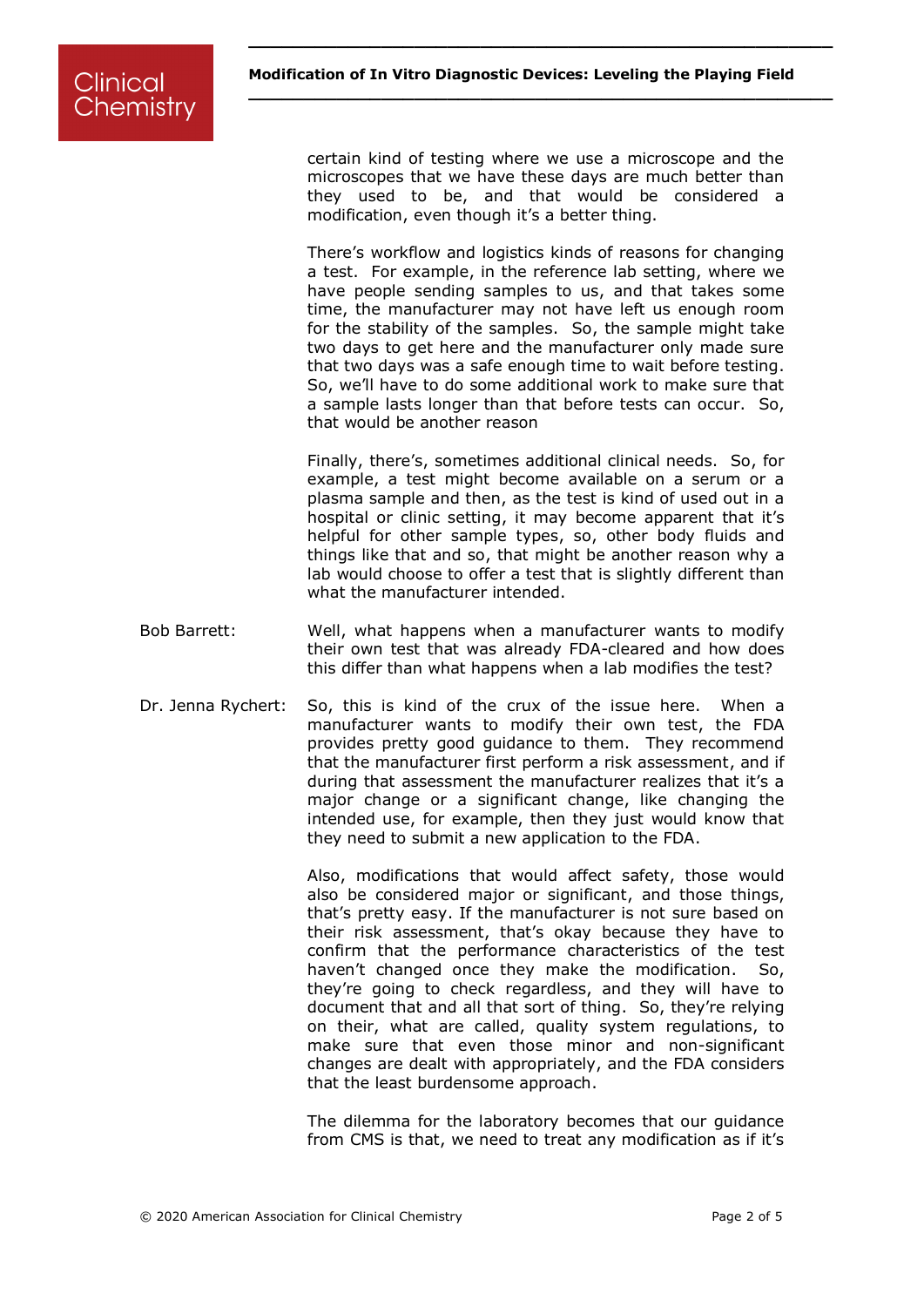**\_\_\_\_\_\_\_\_\_\_\_\_\_\_\_\_\_\_\_\_\_\_\_\_\_\_\_\_\_\_\_\_\_\_\_\_\_\_\_\_\_\_\_\_\_\_\_\_\_\_\_\_\_**

a laboratory-developed test and so, we have to reestablish the performance characteristics, and that's a fairly large burden, especially if the change is really minor or nonsignificant.

- Bob Barrett: What are the manufacturing quality system regulations, and how do they differ from the laboratory quality system requirements?
- Dr. Jenna Rychert: So, the quality system regulations for manufacturers essentially outline the requirements that they have to follow when they are manufacturing a device. So, these are things like making sure that they have a quality policy, that there's procedures for controlling the design of the device, they use good manufacturing processes, stuff like that, and they document and record everything, and they have a way to handle when a device doesn't conform to the specified requirements.

So, the quality system regulations for manufacturers basically ensure that any in vitro diagnostic that they producing is coming out with good quality. It's also a way to confirm that the device continues to meet the original specifications that they had established. So, every time they make a change, they do a risk-based assessment and they obtain data and all of that is documented and then, that's made available during audits and inspections. So, this is basically a big quality assurance process to make sure that everything is safe and effective and continues to be over time.

The laboratories have a similar quality system requirement, but it's obviously more specific to the laboratory setting. So similarly, they have to have a quality policy. They need to establish procedures to control pre-analytic, analytic, and post-analytic parts of testing. They have to verify or establish the performance specifications of assays, and they also have to identify any times when there's a nonconformance in the testing and then, have a mechanism to correct those non-conformances and prevent them from happening again.

So, as you can tell, there's actually quite a bit of overlap between those two quality systems, the manufacturing ones, and the laboratory ones. In both cases, everyone is relying on a quality system that's developed and enforced by management. In both cases, processes are put in place to make sure that supplies and reagents and instruments meet all the desired requirements. They make sure that personnel are adequately trained and everything is documented.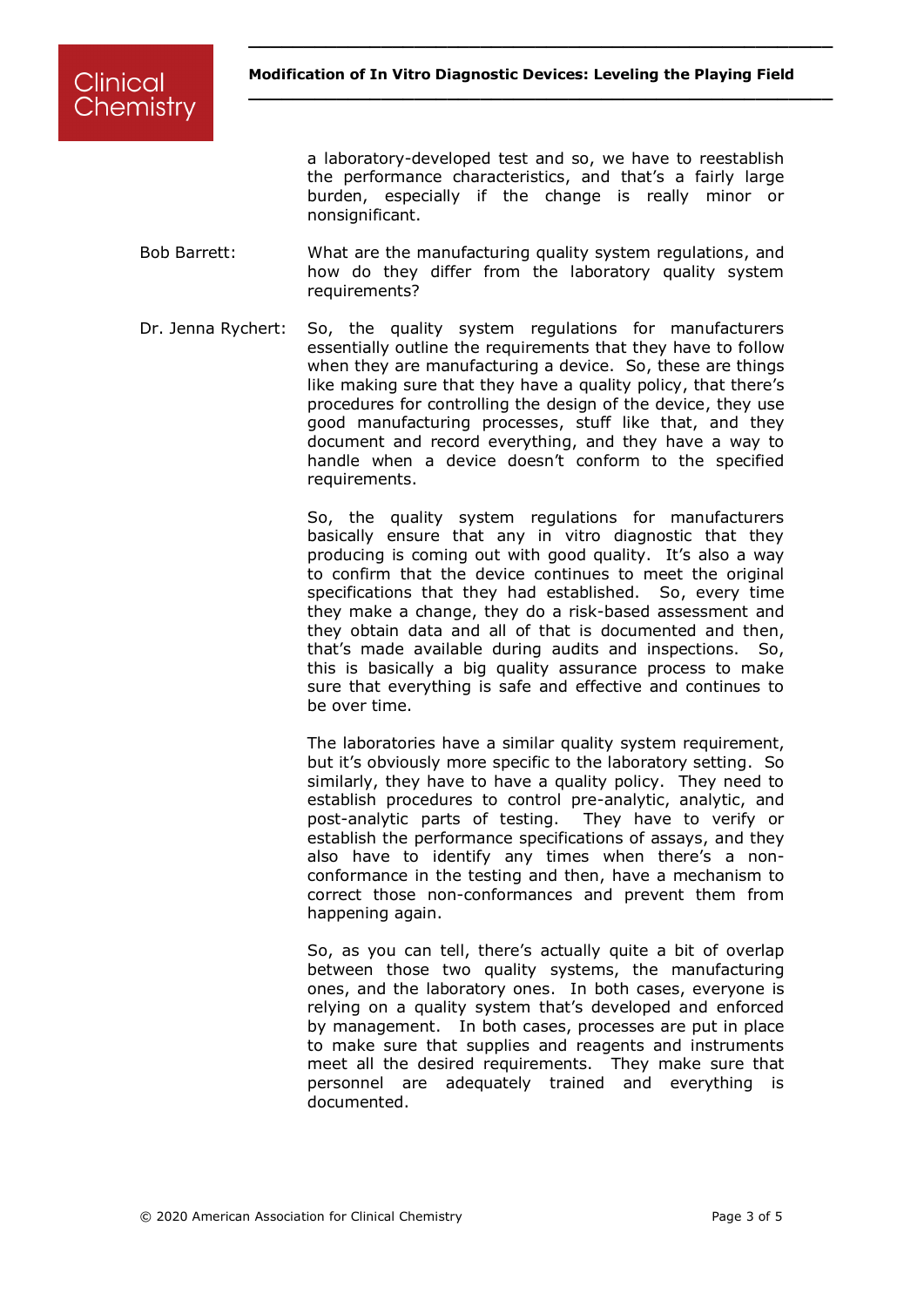**\_\_\_\_\_\_\_\_\_\_\_\_\_\_\_\_\_\_\_\_\_\_\_\_\_\_\_\_\_\_\_\_\_\_\_\_\_\_\_\_\_\_\_\_\_\_\_\_\_\_\_\_\_**

Clinical Chemistry

> So, in general there's quite a bit of overlap. The difference is just that the setting, in the manufacturer setting versus the laboratory setting, requires some nuances. So that's what differentiates the two.

- Bob Barrett: Well, if a laboratory does modify an FDA-cleared test, how does that laboratory make sure that the test is still safe and effective?
- Dr. Jenna Rychert: Right. So, the role of the FDA is to make sure that all of these devices are safe and effective, that's definitely their role. And as I mentioned before in general, labs perform tests just the way the manufacturer intended. But if they do make a modification, what they have to do is re-establish the performance characteristics.

So, essentially, they go back and do all of the validation testing to determine what the sensitivity and specificity of the assay are, understand the accuracy and precision and reportable range. So, these are all things that the manufacturer would have done originally and then, the lab has to do again, if they make a modification.

- Bob Barrett: Well, finally doctor, what are some common modifications that high complexity laboratories make to FDA-cleared tests?
- Dr. Jenna Rychert: So, there's one kind of big bucket, which is, procedural modifications. So, for example, we might extend the time that's allowed for a specimen to be at a certain temperature before testing occurs. That's what we talked about earlier. They might need to use a slightly different instrument. In molecular testing when you perform PCR, for example, there's lots of thermal cyclers. Those are the instruments that you use for that kind of test that are pretty similar and they may need to do the test on one kind of thermal cycler instead of another. That would just be one example of a slightly different instrumentation.

In the reference setting, one of the things that we do is, we automate a lot of our assays and so, that automation might come from robots that are doing some pre-analytical pipetting step, or it might be that the whole entire essay is automated. Those are some relatively common modifications that you would expect. Also, I would say, adding additional specimen types; that's quite frequent in our laboratory to add on additional specimen types because of a clinical need for example.

Bob Barrett: That was Dr. Jenna Rychert from ARUP Laboratories in Salt Lake City, Utah, and the University of Utah School of Medicine. Her Opinion piece on leveling the playing field when it comes to modification of in vitro diagnostic devices